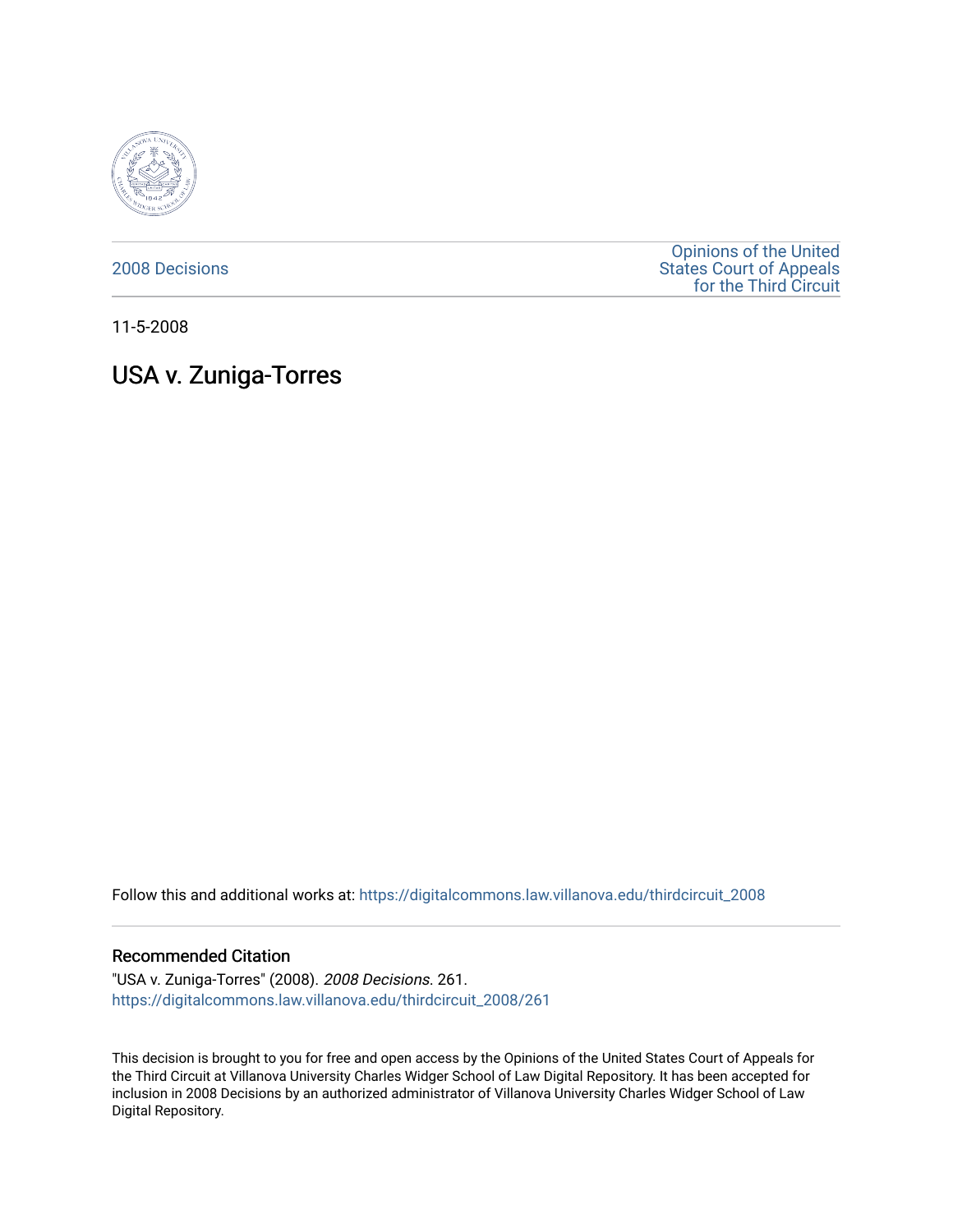## NOT PRECEDENTIAL

## UNITED STATES COURT OF APPEALS FOR THE THIRD CIRCUIT

No. 07-3915

l

 $\overline{\phantom{a}}$ 

l

l

 $\overline{a}$ 

### UNITED STATES OF AMERICA

v.

VICENTE ZUNIGA-TORRES a/k/a "PRETTY BOY"

Vicente Zuniga-Torres,

Appellant

On Appeal from the United States District Court for the District of New Jersey (D.N.J. No. 07-cr-00227-1) District Judge: The Honorable Jerome Simandle

Submitted Under Third Circuit LAR 34.1(a) October 31, 2008

BEFORE: McKEE, NYGAARD, and SILER,<sup>\*</sup> Circuit Judges.

(Filed: November 5, 2008)

<sup>\*</sup>The Honorable Eugene E. Siler, Jr., Senior Circuit Judge for the United States Court of Appeals for the Sixth Circuit, sitting by designation.